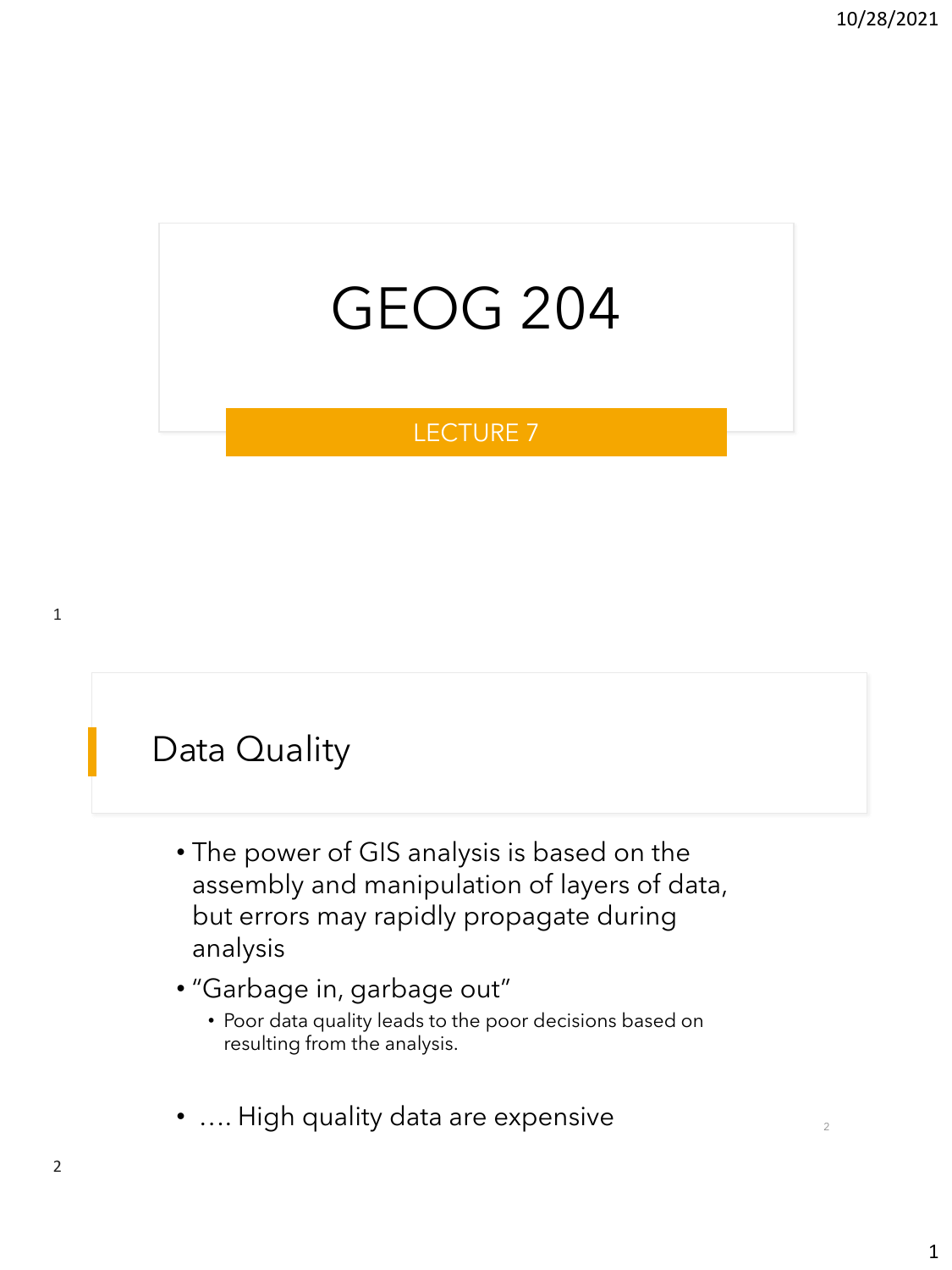4

#### Data Quality

#### • Geographic Information Systems

- The context
	- Widely used for decision support applications
	- Reliance on data sourced from a myriad providers
		- Citizen Scientists, Open Data Portals, Government,
	- Low-quality data in decision making can have severe consequences
	- Inappropriate use of GIS functions can introduce errors
		- geometric and other transformations to the spatial data

#### Data Collection

- Data Collection:
	- Traditionally, most spatial data were collected and held by individual, specialized organizations
		- national mapping agencies
		- energy supply companies,
		- local government departments
	- Increasingly, many users, agencies are collecting their own data.
		- Low cost of data capture equipment
		- Quality control is as much the responsibility of the producer as it is for the user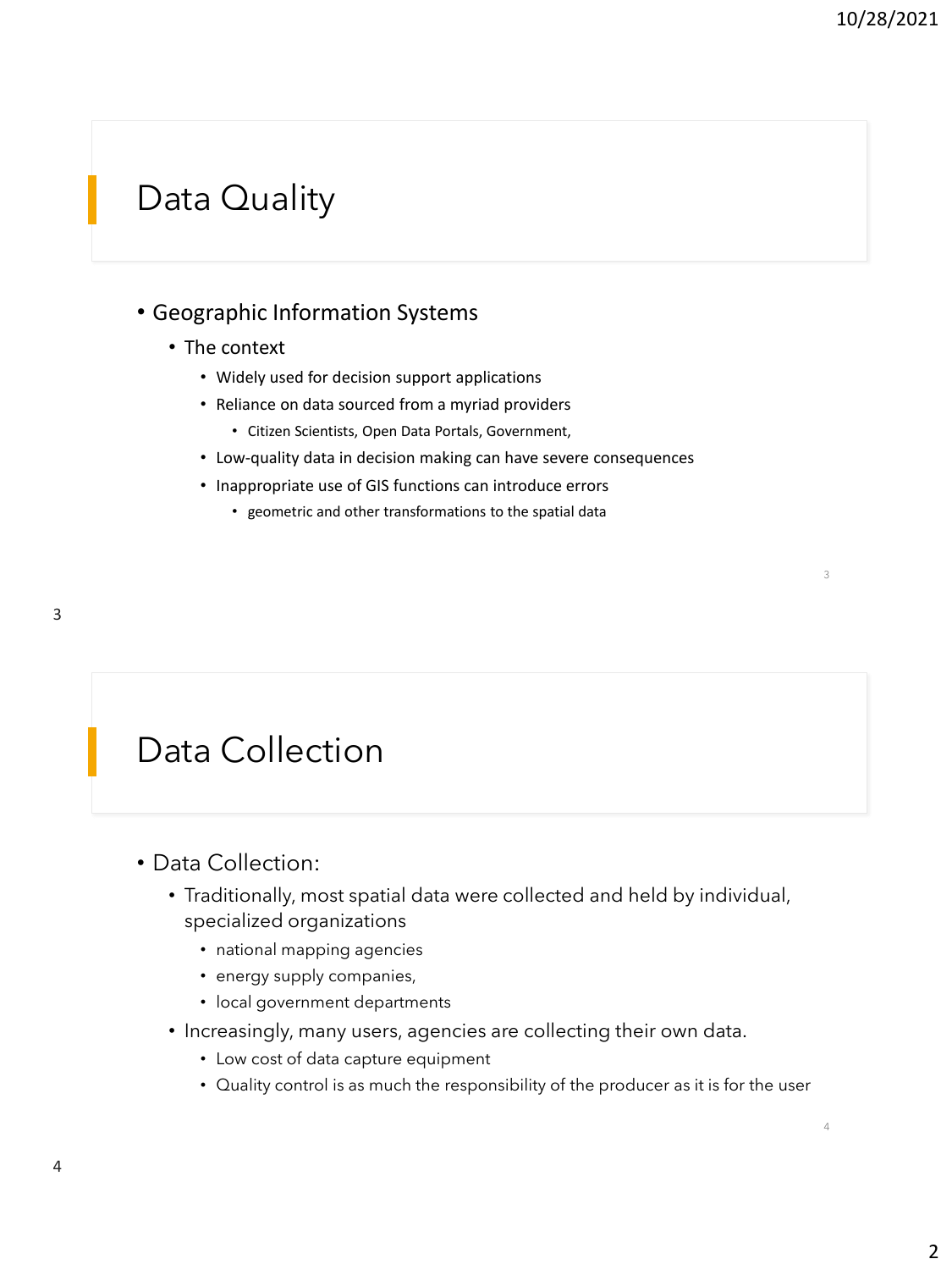6

#### Data Collection

#### • Data Collection:

- If data are to be shared, considerations include
	- what data exists
	- where
	- format
	- quality requirements/specifications
	- metadata: the 'data about data'



#### **To collect data**

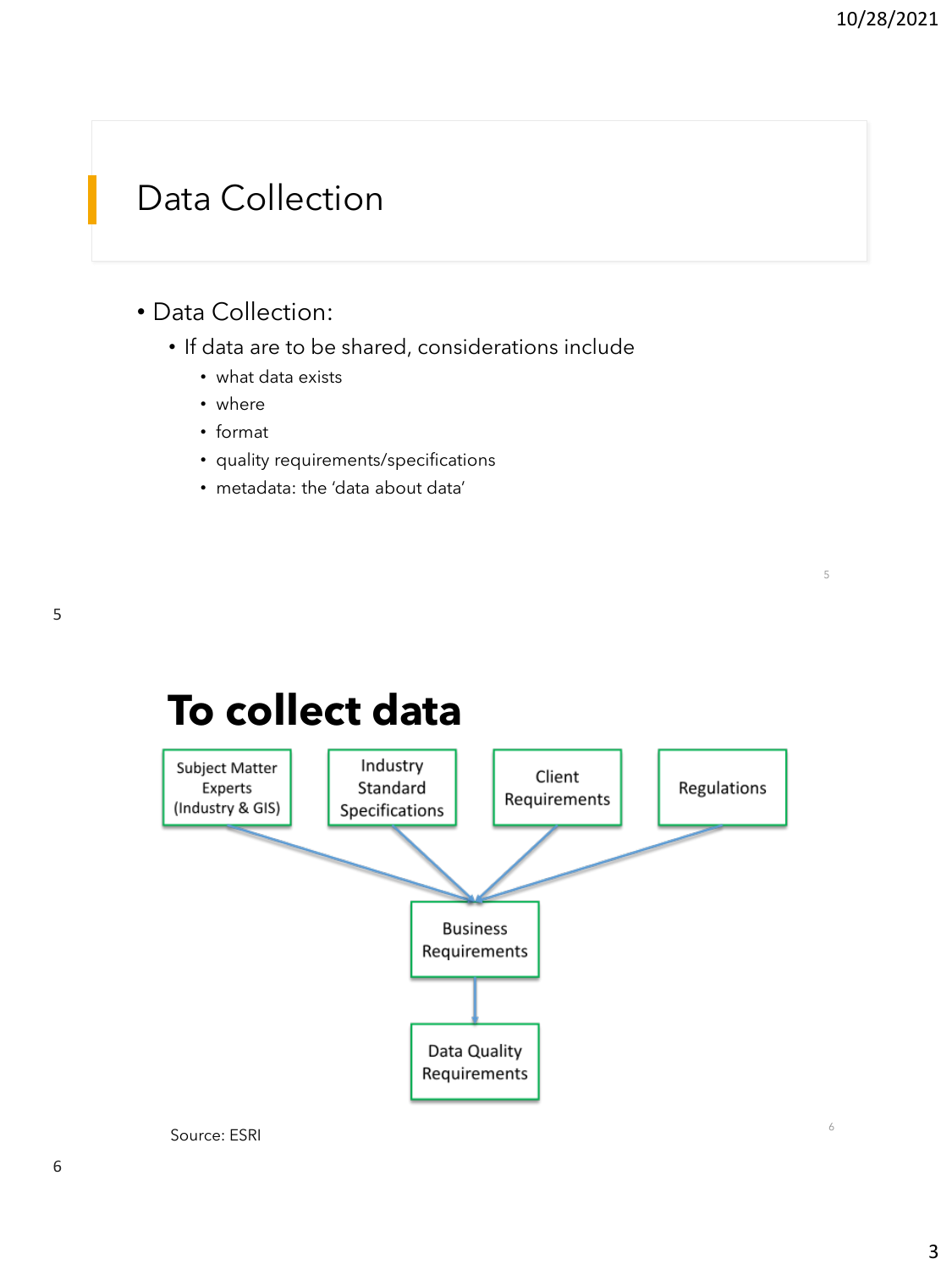8

#### Errors in Data

- Sources of Errors:
	- **Human errors** include mistakes, such as reading an instrument incorrectly, and faulty judgments (e.g. ambiguous boundaries such as high water mark).
	- **Environmental characteristics**, such as variations in temperature can result in measurement errors
	- **Instrument errors** Measurements are as precise as the instrument's capabilities.
		- The smallest measurement that can be made is the instrument's resolution.

#### Elements of Data Quality

- Data quality elements:
	- Elements or components used to describe the quality of the data
	- They provide information on the suitability for data usage by describing
		- Why (purpose) data were collected
		- when (age) data were collected
		- How the data are created (method)
		- and how accurate the data are (limits)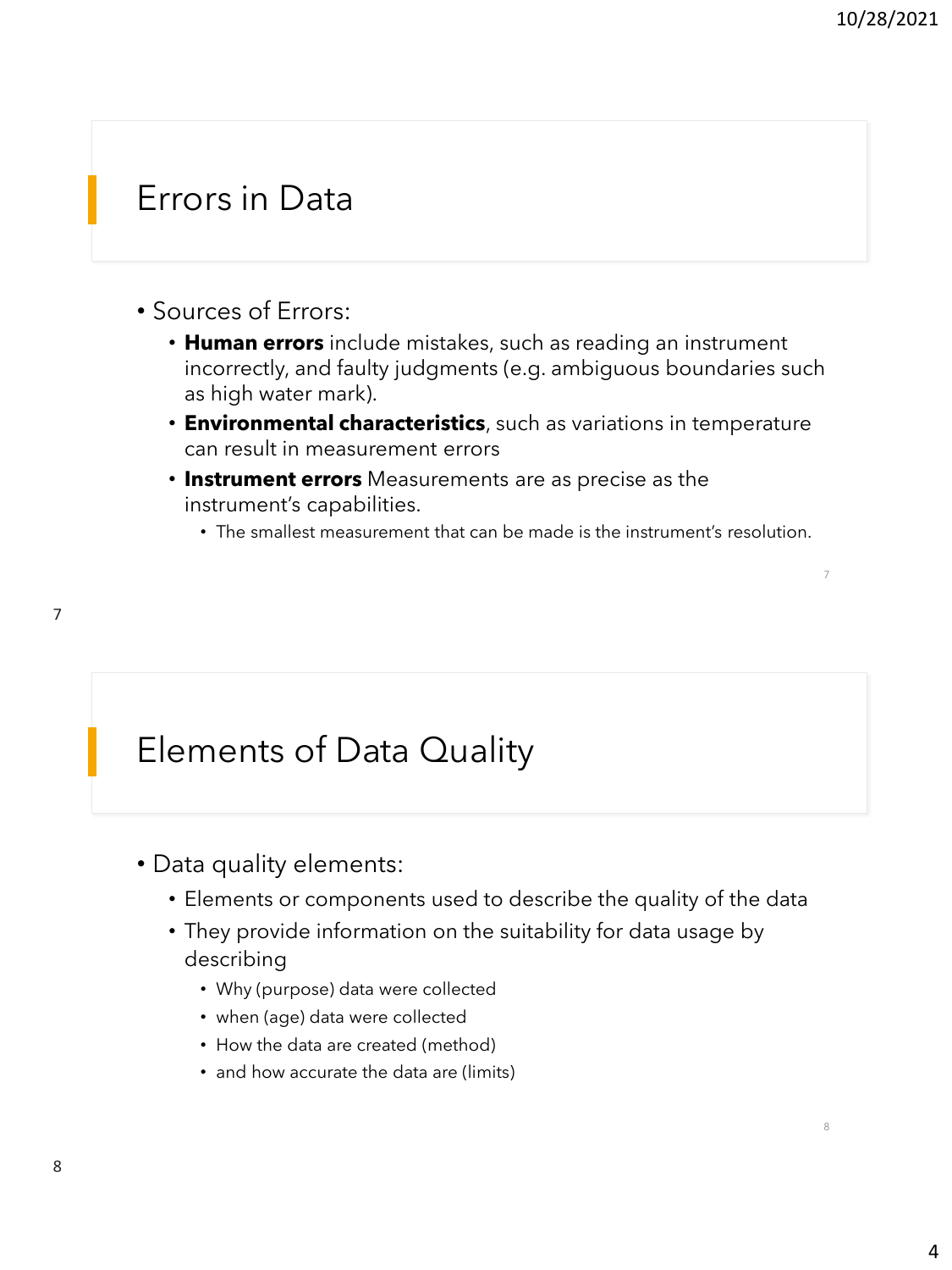### Elements of Data Quality

#### • Accuracy

- Positional accuracy
	- closeness of locational information (usually coordinates) to the true position
	- Generally, paper maps are accurate to roughly one line width or 0.5 mm
		- On a 1:10,000 scale, 0.5mm is equivalent to?
		-
		- NTS/NTDB 1:50,000 = < 25 metres BC TRIM: 1:20,000 = 10 metres BC/Federal: 1:250,000 = 125 m
- Thematic/attribute accuracy
	- the closeness of attribute values to their true value

### Elements of Data Quality

#### • Lineage

- a record of the data sources and of the operations which created the database
	- how were they digitized, from what documents?
	- when were the data collected? By who?
- is often a useful indicator of accuracy

#### • Logical consistency

- refers to the consistency of the data model (particularly the topological consistency)
	- is the database consistent with its definitions?
	- is there exactly one label for each polygon?
	- are there nodes wherever arcs cross, or do arcs sometimes cross without forming nodes?

 $\overline{Q}$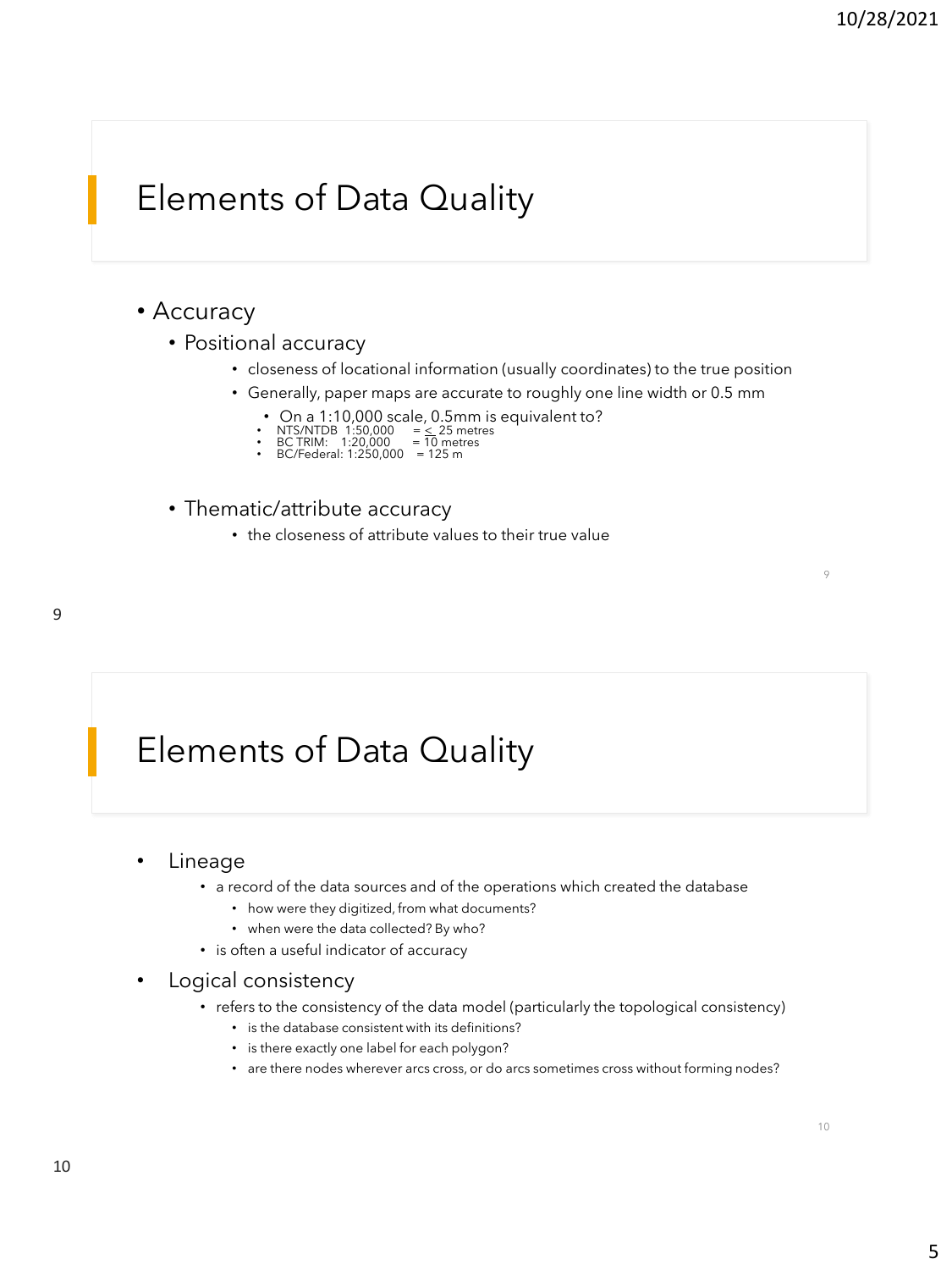# Elements of Data Quality

- Completeness
	- degree to which the data exhausts all the possible items
		- are all possible objects included within the database?
	- affected by rules of selection, generalization and scale

### Elements of Data Quality

- Temporal quality
	- The quality of temporal attributes and temporal relationship of features.
- Data usability
	- Suitability to an application and its related functional requirement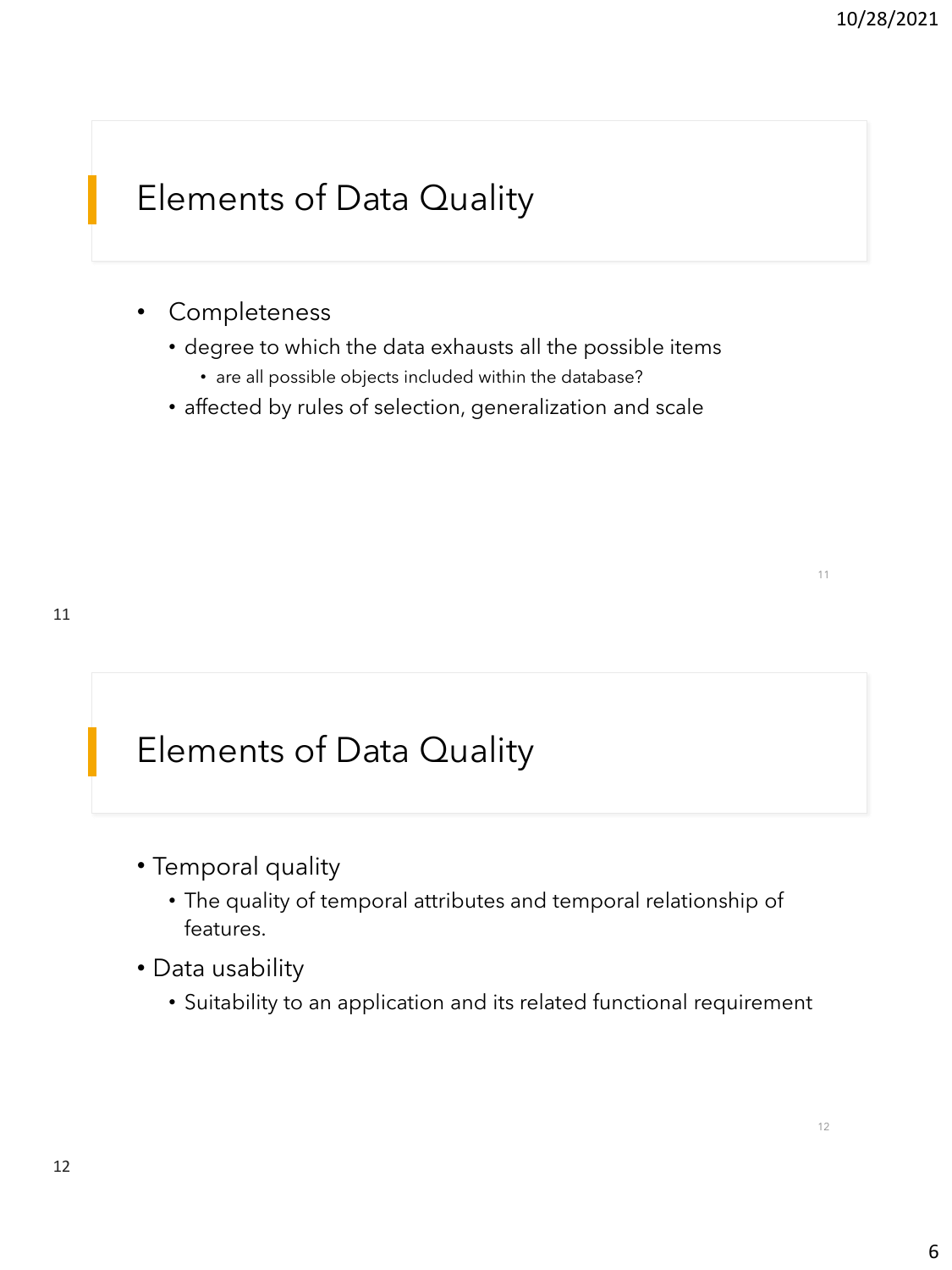### Data Quality - Key Issues

- Key Concepts
	- Accuracy, Precision and Uncertainty
- Accuracy:
	- closeness of the measurements, computations to the true values (or values accepted to be true)
		- spatial data are a generalization of the real world, the "true value" is thus an estimate of the real world
	- ~ absence of errors

13

#### Data Quality - Key Issues

- Precision:
	- the number of decimal places or significant digits in a measurement
		- precision is not the same as accuracy a large number of significant digits doesn't necessarily indicate that the measurement is accurate
	- a GIS works at high precision, mostly much higher than the accuracy of the data itself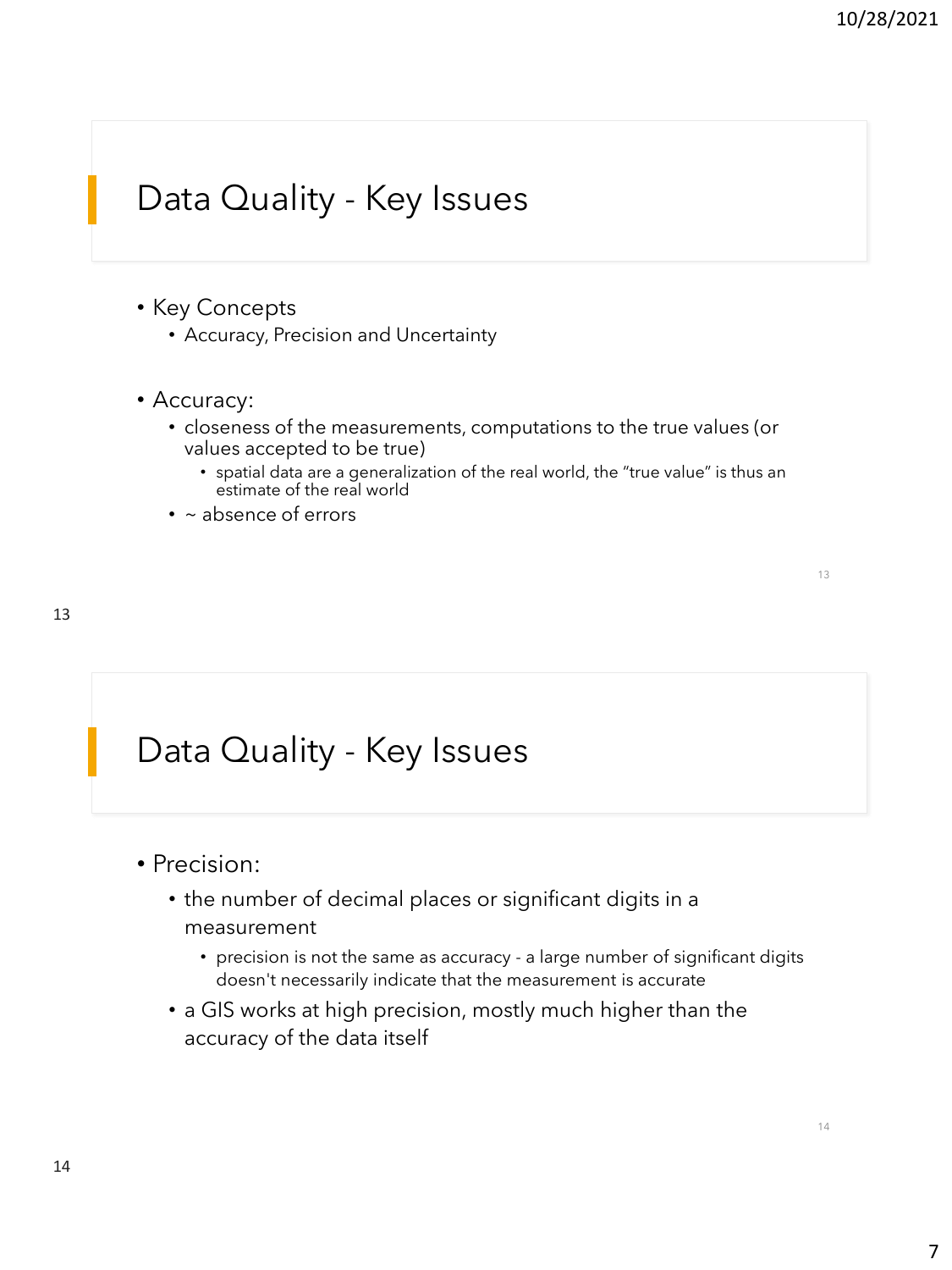16

### Data Quality - Key Issues

- ⚫ Precision and Accuracy
	- ⚫ If there are systematic variations in either the instruments used, or the phenomenon measured, this affects both accuracy and precision.

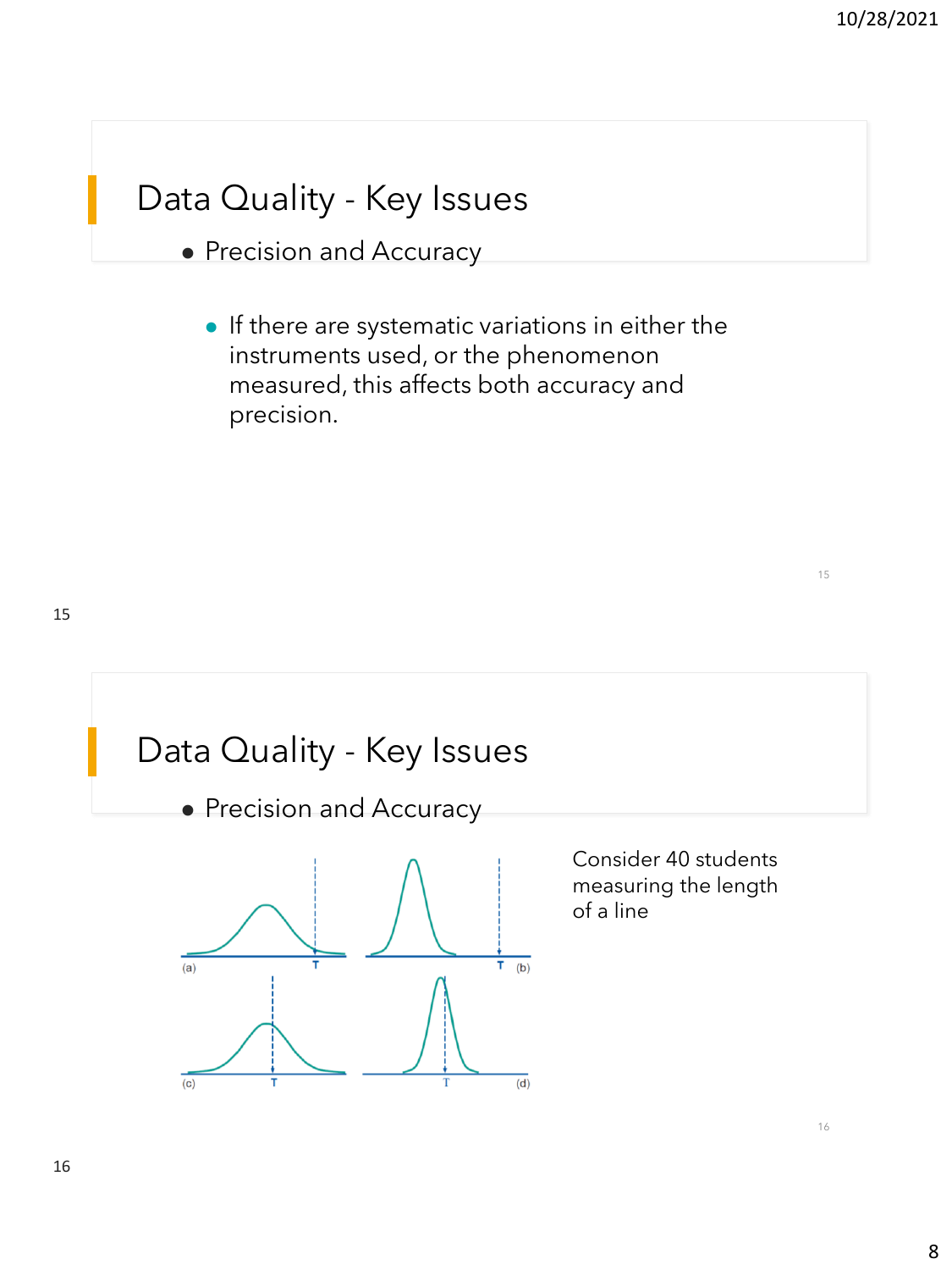### Data Quality - Key Issues

⚫ Precision and Accuracy



Consider 40 students measuring the length of a line

Figure 5.2: A measurement probability function and the underlying true value T: (a) bad accuracy and precision, (b) bad accuracy/good precision, (c) good accuracy/bad precision, and (d) good accuracy and precision.

17

### Data Quality - Key Issues

- *"All observations are inexact"*
- Spatial data are inaccurate to some degree therefore
	- accuracy assessment is important
	- tracking how errors are propagated through GIS operations is important
	- Take care not to assign greater accuracy to data than what it has
- Some data are intentionally imprecise
	- It is important to know the limitations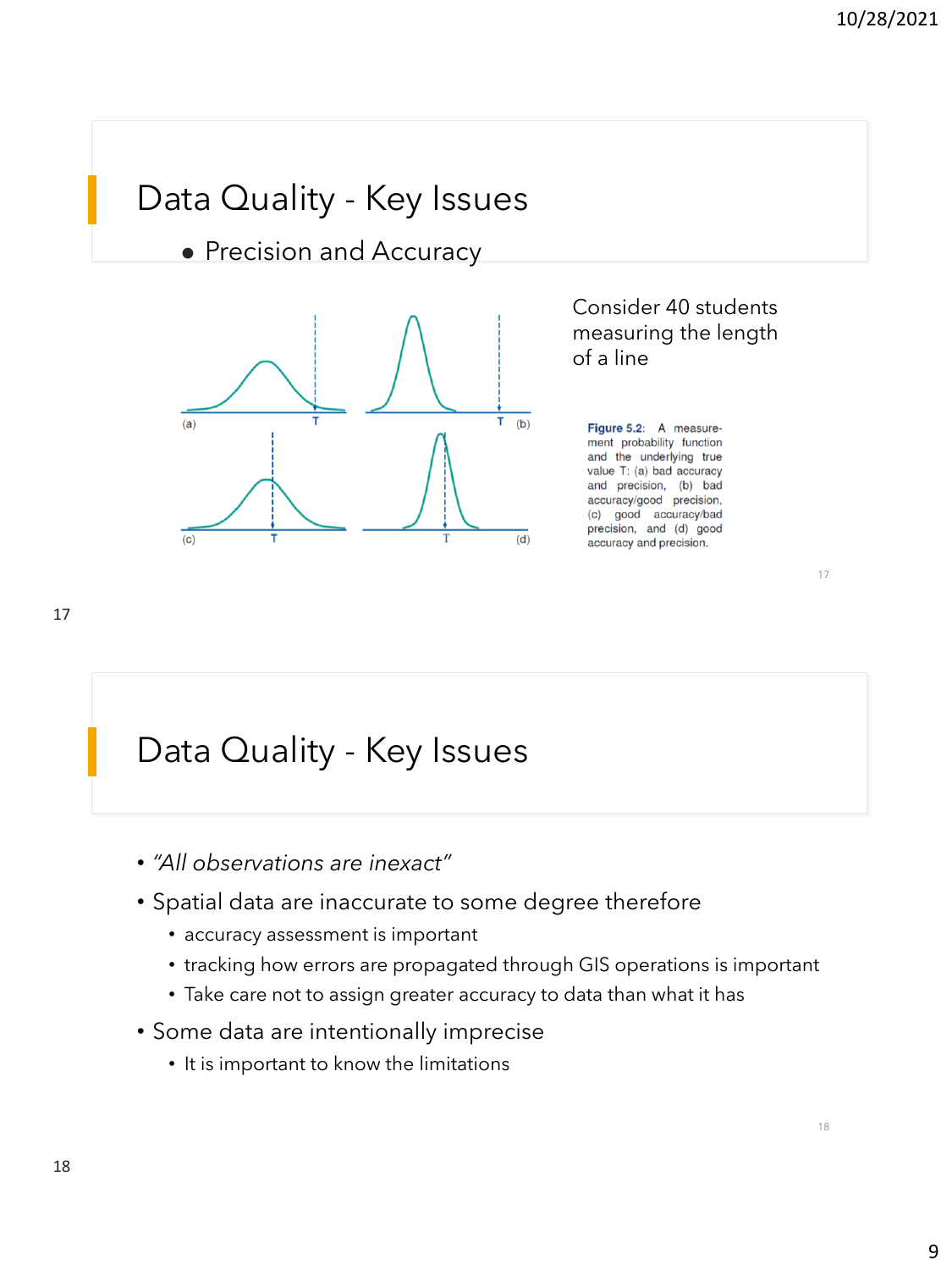# Data Quality - Key Issues

#### • Uncertainty: our imperfect and inexact knowledge of the world

- Positional uncertainty
- Attribute uncertainty
- Definitional uncertainty
- Measurement uncertainty





19

# Data Quality

Some Considerations/Illustrations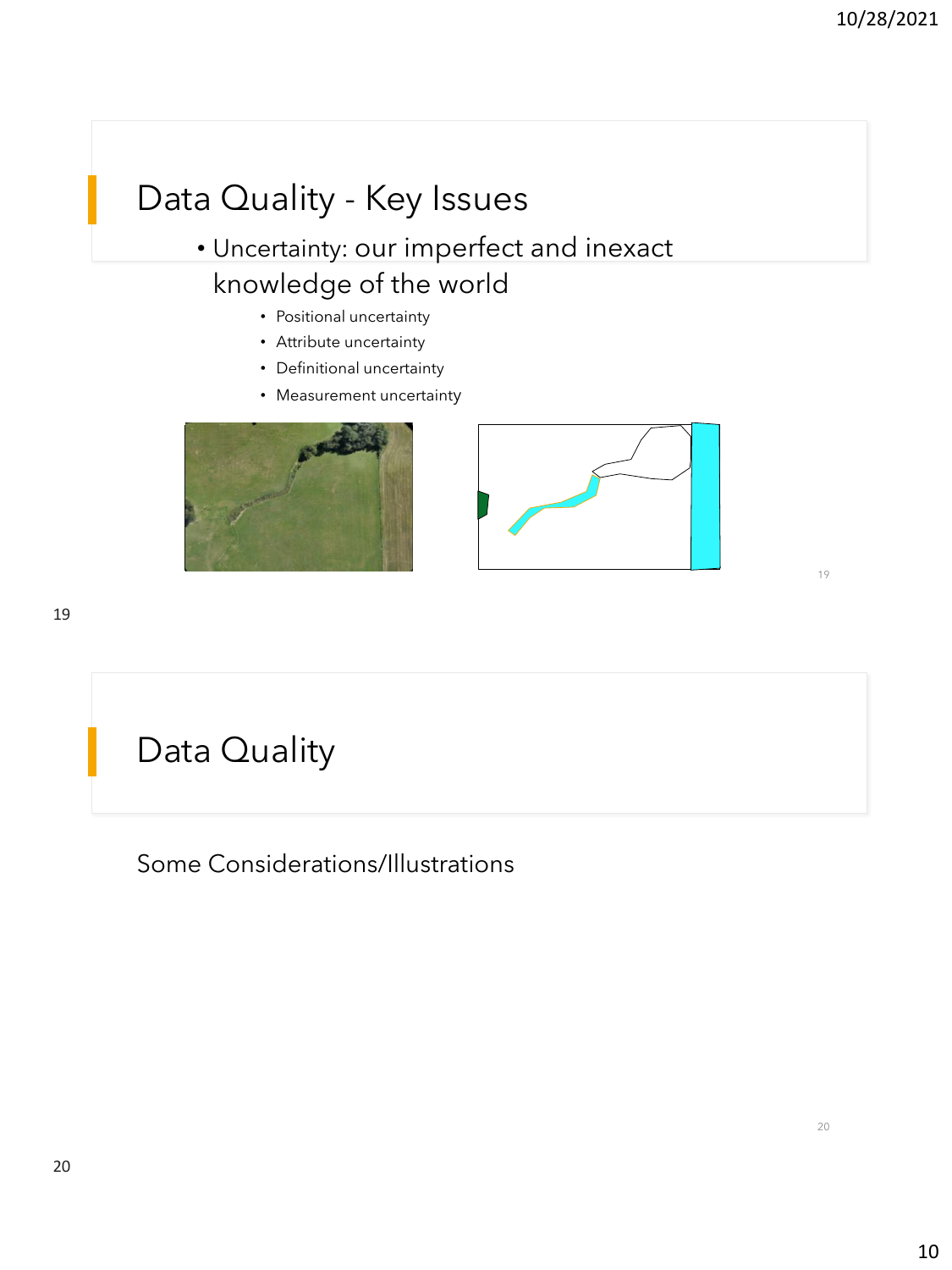#### Know the Standards

#### **Specifications:**

#### **File Format:**

- FAI spatial data provided to the Ministry of Forests must be in Intergraph Design File (IGDS) format Version 8.0 or later. Spatial data in the IGDS (.DGN) files will be in 2D format with the<br>• (Universal Transverse Mercator (UTM) projection (Clarke Spheroid) with no data linkages
- attached.

#### **Input Scale:**

The tile size for digital data capture will be 1:100,000 (1/4 letter blocks - 6x5 1:20,000 per mapsheet) using TRIM base in the NAD 83 datum, however, circumstances may require the use MOF 1:20,000 graphics (.fc1) mapsheet files as the base reference.

#### **Positional Accuracy:**

Captured spatial data must have a positional accuracy of 1mm at map scale (for 1:100,000 this is 100 m on the ground) when compared to the original paper map 90 percent of the time.

# **SCALE and PRECISION (not accuracy)**

Data from a smaller scale has lower resolution (precision) Details, number of features decrease with smaller scale [both spatial location details and attributes]

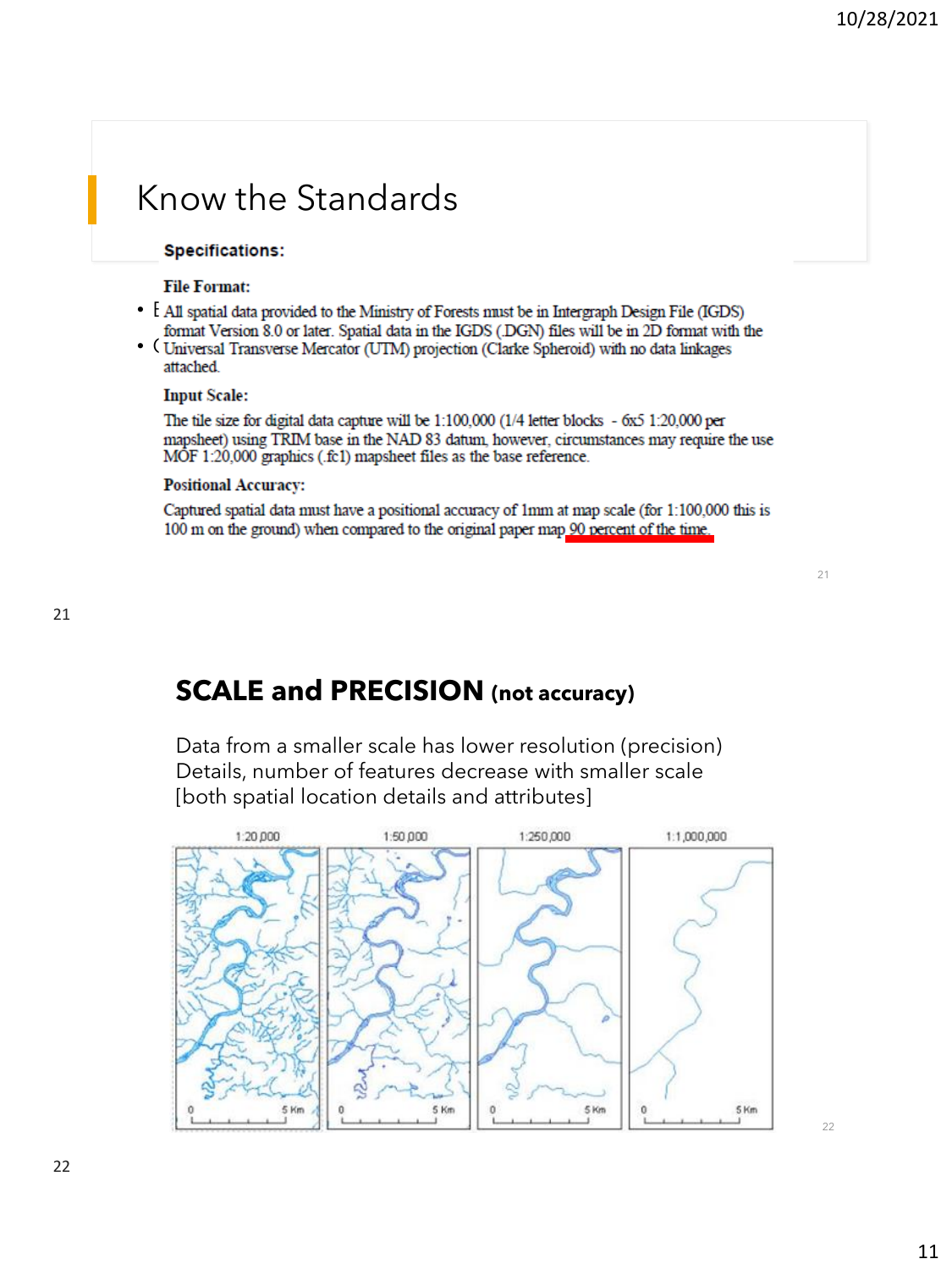#### Data precision and display Scale

Scale – higher resolution shouldn't be used at smaller scales (too much data) and vice versa (too little).









Too little detail

Too much detail?

Coastline and lake boundaries: location uncertainty related to tides and fluctuating water levels

Image source: Esri

meters

meters

eters

meter



Cell size: 15 m



Scale 1:20,000<br>Cell size: 5m

23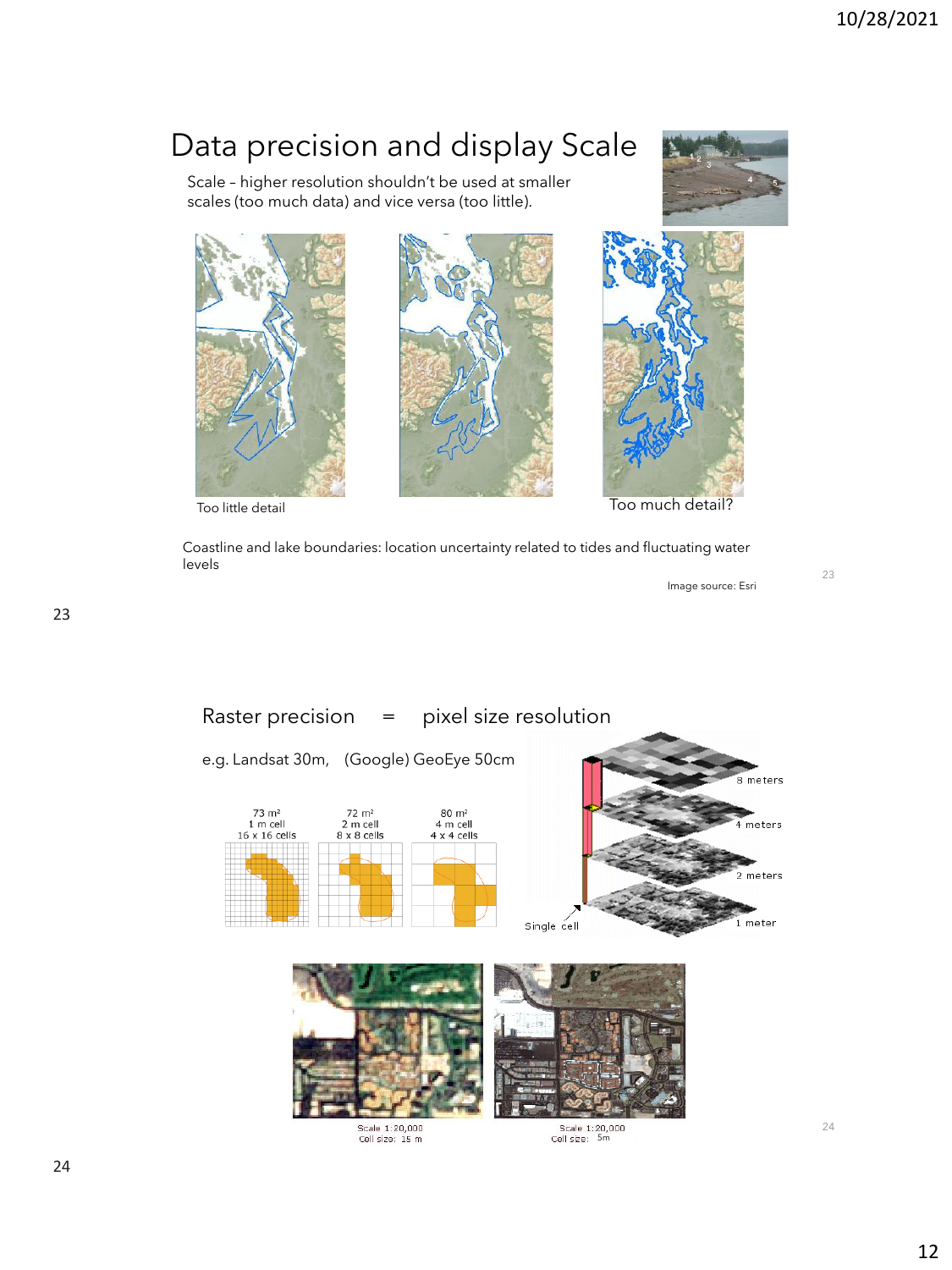#### **Uncertainty –in natural resources and gradual boundaries**

Subjective: 10 people might digitize 10 different sets of lines – polygons and attributes



### Data Quality in Natural Resources

- Some factors causing loss in data quality
	- Scale spatial data and attributes
	- Density of observations and processing methods
	- Area cover gaps due to accessibility
	- Age of data precision and changes